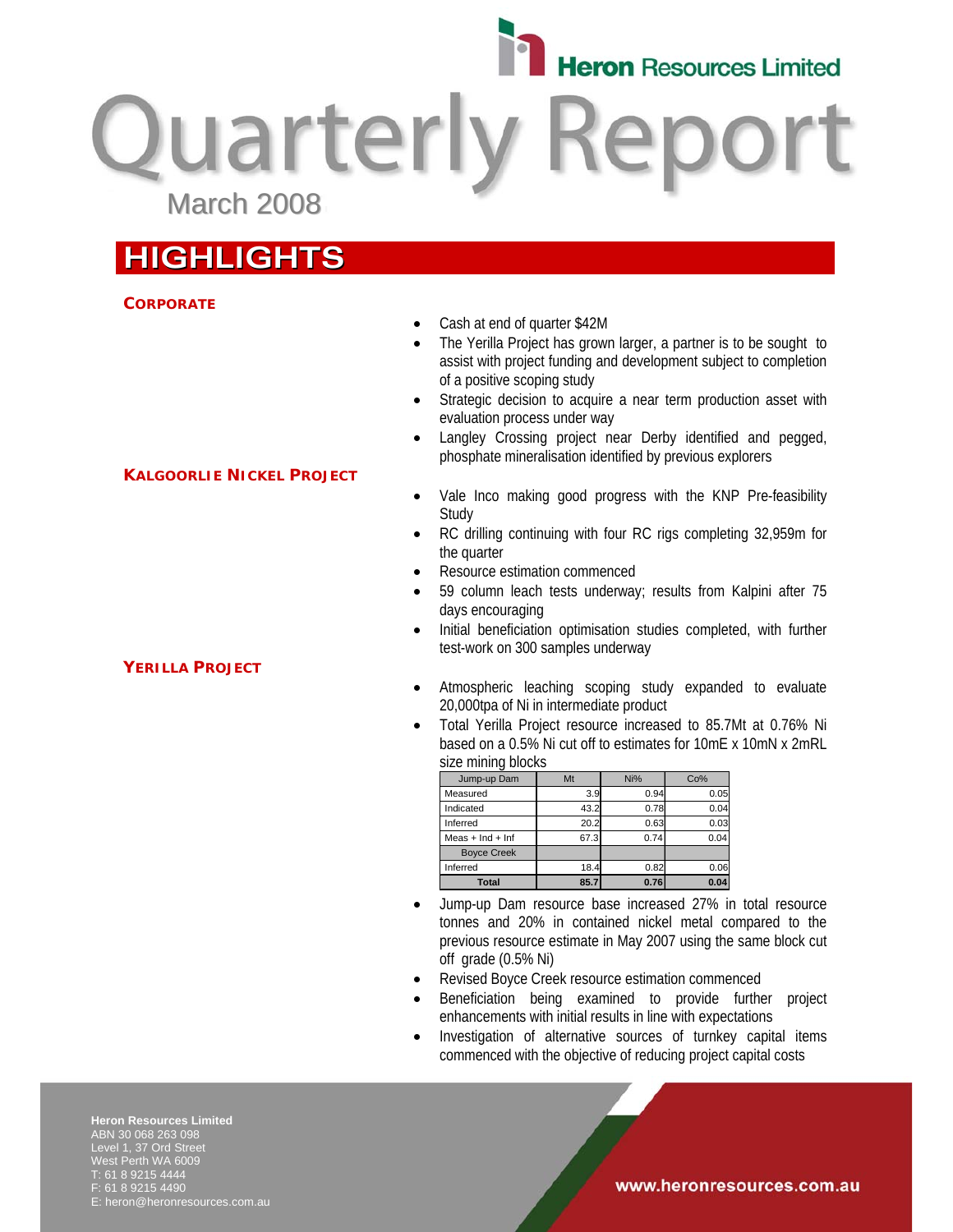# **CORPORATE**

Cash at the end of March quarter was \$42M, with the conclusion of trial mining at Jump–up Dam reducing expenditure significantly.

The Yerilla atmospheric leaching project will evaluate production of 20,000tpa of nickel in intermediate product, based on the expanded resource base identified at Jump-up Dam, Boyce Creek and Aubils.

The Yerilla Project has joined the KNP as a large scale, capital intensive project with relatively long lead times. At this production rate various economies of scale become apparent, potentially further enhancing project economics. To address the funding requirements of the project the company will seek a partner to develop the Yerilla Project subject to completion of a positive scoping study.

The Board has also made a strategic decision to acquire a near term production asset to compliment its existing development projects. Two significant opportunities were evaluated during the quarter. Evaluation focuses on quality of production and cash flow with opportunities in a range of commodities and locations.

Litigation in respect of access to the Company's mineral rights at Bulong is ongoing and the matter was admitted to the case managed list of the Supreme Court of Western Australia during the quarter.

# **KALGOORLIE NICKEL PROJECT**

# **KALGOORLIE NICKEL PROJECT (KNP) (HERON 100%, VALE INCO EARNING 60%)**

Four RC rigs on site drilled a total of 32,959 metres during the quarter.

The KNP Pre-feasibility Study is due for completion in January 2009 under the direction and supervision of Vale Inco who have established a large, high calibre project team in WA. A budget of A\$13.8 million was established for the first six months of the Study to May 2008. A further budget for the next six months will be set at the end of May 2008. Under the farm-in arrangements for the KNP, Vale Inco will fund the KNP Pre-feasibility Study and, if Vale Inco elects to continue with the KNP farm-in arrangement, any subsequent feasibility studies will also be funded by them.

Vale Inco is investigating the application of atmospheric, pressure and heap leach processes for extraction of nickel from the laterite during the Study. The KNP is one of the largest undeveloped nickel laterite projects in the world and is managed by Vale's worldwide exploration group.

Infill drilling is complete at the Highway, Goongarrie Hill and Goongarrie South projects. Drilling is to increase confidence in the resource estimates of each of five project areas for use in the Pre-feasibility Study. Significant results received of drilling completed are summarised in Table 1 and 2.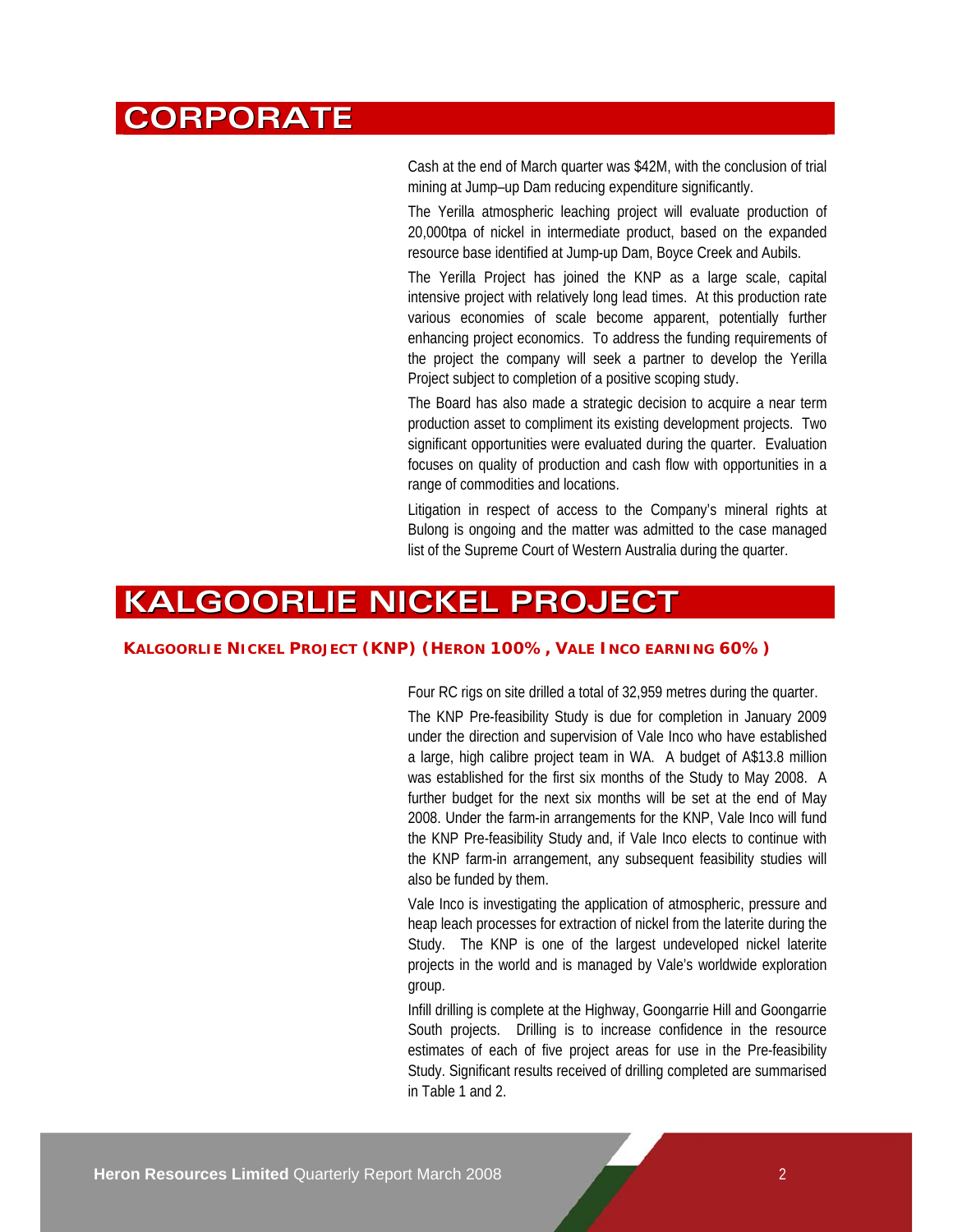*To date, 38 holes for 1,480 metres using the sonic drill method has provided samples for metallurgical test-work* 

*Infill drilling is complete at the Highway, Goongarrie Hill and Goongarrie South projects. Resource estimation commenced.*  For the project to date, 38 holes for 1,480 metres using the sonic drill method have provided samples for metallurgical test-work. Sonic drilling produces a large diameter core of mineralisation suitable for geotechnical and metallurgical evaluation. Twelve holes were completed for the quarter. Further sonic drilling to provide metallurgical samples is ongoing.

Vale Inco test-work includes evaluating heap leaching of nickel laterite as one of the possible nickel extraction techniques. A total of 59 columns are in progress at CSIRO's facilities in Perth.

Development of the standard beneficiation test flow sheet is complete and test-work commenced during the quarter on over 300 samples across all deposits.

Pressure acid leach and atmospheric leach test-work along with rheology and settling tests for the Kalpini project were undertaken during the quarter. Preliminary atmospheric leaching results returned nickel and cobalt extraction in the range of 70-90% with acceptable acid consumption.

Pressure acid leach test-work based on nine samples completed has shown good nickel and cobalt results in the range of 85%-95% with low acid consumption. Sampling from Highway, Goongarrie Hill, Goongarrie South and Bulong is in progress. Test-work from these samples will be undertaken and reported on during the second quarter.

**Table 1**: Goongarrie Hill progress results of drilling greater than 0.5% nickel lower cut off with a minimum down hole width of 4 metres.

| <b>Hole Number</b> | East   | <b>North</b> | From | To | Width | Ni%  |
|--------------------|--------|--------------|------|----|-------|------|
| VGHRC0017          | 321660 | 6677120      |      | 42 | 41    | 0.85 |
| <b>VGHRC0039</b>   | 321620 | 6677440      | 6    | 24 | 18    | 1.03 |
| VGHRC0208          | 321475 | 6678760      | 10   | 26 | 16    | 1.07 |
| <b>VGHRC0050</b>   | 321620 | 6677720      |      | 23 | 19    | 0.79 |
| VGHRC0236          | 321325 | 6679240      | 39   | 56 | 17    | 0.83 |
| VGHRC0011          | 321340 | 6676640      | 13   | 25 | 12    | 0.96 |
| <b>VGHRC0022</b>   | 321340 | 6677120      | 9    | 17 | 8     | 1.23 |
| <b>VGHRC0007</b>   | 321375 | 6676400      | 11   | 21 | 10    | 0.93 |

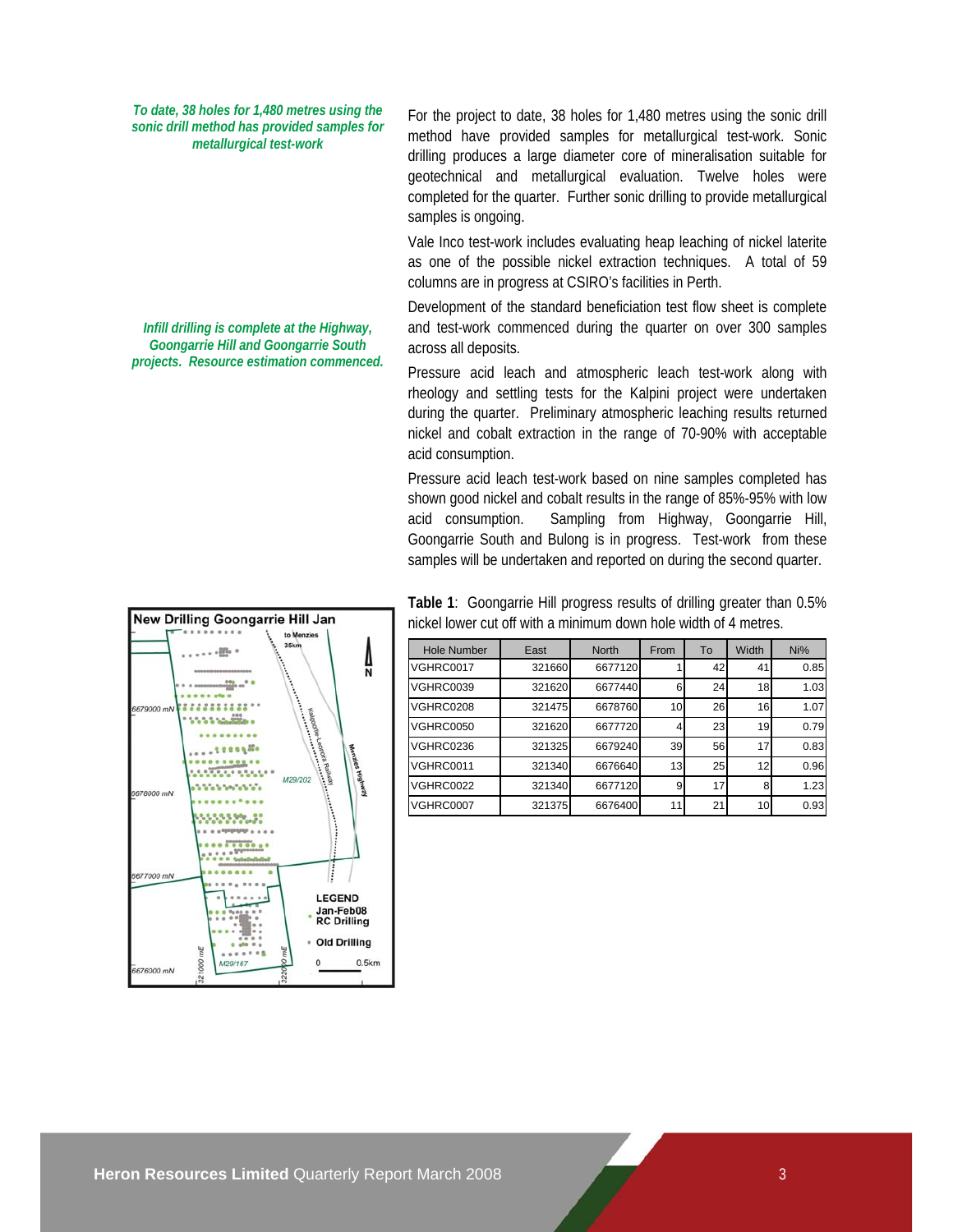

**Table 2**: Highway project results of drilling greater than 0.5% nickel lower cut off with a minimum down hole width of 4 metres

| <b>Hole Number</b> | East   | North   | From           | To | Width | Ni%  |
|--------------------|--------|---------|----------------|----|-------|------|
| VHIRC0002          | 315243 | 6696437 | 6              | 26 | 20    | 0.98 |
| VHIRC0011          | 314760 | 6696199 | 12             | 26 | 14    | 1.59 |
| VHIRC0012          | 314877 | 6696280 | 13             | 26 | 13    | 0.95 |
| VHIRC0013          | 314795 | 6696277 | 17             | 30 | 13    | 0.90 |
| VHIRC0014          | 314721 | 6696278 | 18             | 43 | 25    | 0.76 |
| VHIRC0016          | 314563 | 6696279 | 0              | 16 | 16    | 0.81 |
| VHIRC0017          | 314478 | 6696278 | 1              | 22 | 21    | 0.84 |
| VHIRC0039          | 315197 | 6696678 | 21             | 38 | 17    | 1.18 |
| VHIRC0044          | 314798 | 6696682 | 1              | 19 | 18    | 1.34 |
| <b>VHIRC0050</b>   | 315101 | 6696840 | 17             | 34 | 17    | 1.04 |
| <b>VHIRC0058</b>   | 315108 | 6696922 | 18             | 34 | 16    | 0.98 |
| VHIRC0061          | 314782 | 6696918 | 4              | 14 | 10    | 1.67 |
| VHIRC0065          | 315161 | 6696998 | 9              | 31 | 22    | 0.96 |
| VHIRC0082          | 313921 | 6699121 | 1              | 22 | 21    | 0.89 |
| VHIRC0092          | 313898 | 6699278 | 10             | 42 | 32    | 1.00 |
| VHIRC0101          | 313716 | 6699520 | $\overline{7}$ | 32 | 25    | 1.07 |
| VHIRC0105          | 313948 | 6699673 | 10             | 25 | 15    | 0.79 |
| VHIRC0110          | 313723 | 6699916 | 20             | 30 | 10    | 1.00 |
| VHIRC0202          | 315198 | 6697083 | 0              | 49 | 49    | 1.24 |
| VHIRC0203          | 315119 | 6697080 | 5              | 24 | 19    | 0.83 |
| VHIRC0204          | 315042 | 6697079 | 0              | 15 | 15    | 0.76 |
| VHIRC0215          | 314882 | 6697236 | 8              | 23 | 15    | 0.76 |
| VHIRC0218          | 315122 | 6697237 | 13             | 45 | 32    | 1.12 |
| VHIRC0223          | 315117 | 6697317 | $\overline{2}$ | 38 | 36    | 0.98 |
| VHIRC0225          | 314959 | 6697320 | 9              | 21 | 12    | 1.04 |
| VHIRC0227          | 314800 | 6697317 | 24             | 39 | 15    | 0.81 |
| VHIRC0237          | 314818 | 6697519 | 10             | 43 | 33    | 1.11 |
| VHIRC0240          | 315058 | 6697521 | 11             | 38 | 27    | 0.90 |
| VHIRC0241          | 315141 | 6697520 | 1              | 28 | 27    | 0.91 |
| VHIRC0244          | 315121 | 6697600 | 4              | 35 | 31    | 0.76 |
| VHIRC0245          | 315041 | 6697599 | 9              | 60 | 51    | 1.03 |
| VHIRC0246          | 314962 | 6697601 | 3              | 26 | 23    | 0.87 |
| VHIRC0252          | 314009 | 6697954 | 13             | 34 | 21    | 0.82 |
| VHIRC0256          | 314878 | 6697923 | 15             | 26 | 11    | 0.94 |
| VHIRC0266          | 314764 | 6698479 | 18             | 36 | 18    | 0.78 |
| VHIRC0270          | 314199 | 6698717 | 5              | 19 | 14    | 0.87 |
| VHIRC0284          | 313945 | 6700077 | 1              | 19 | 18    | 0.80 |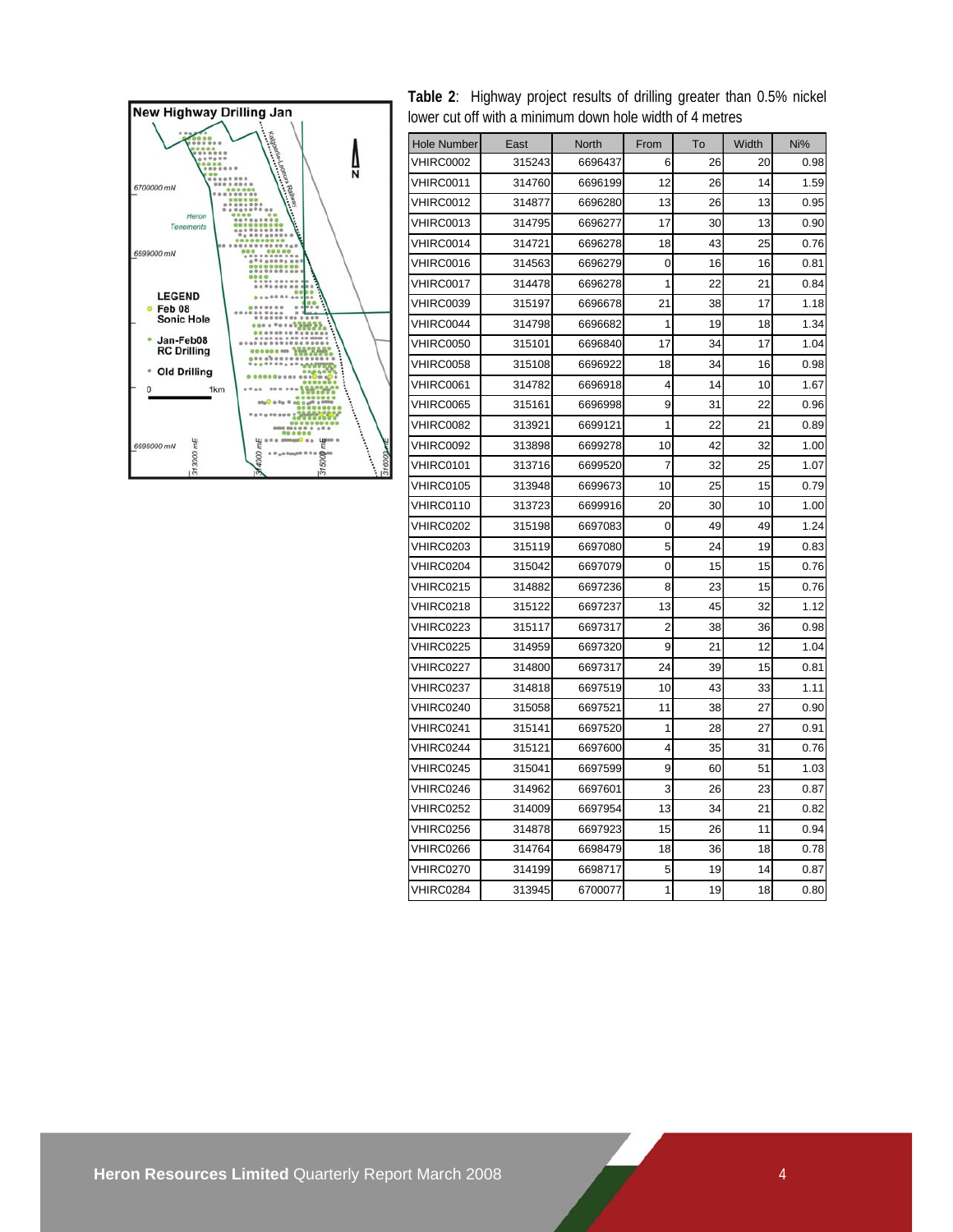# **YERILLA PROJECT**



#### **RESOURCE**

### **SCOPING STUDY**



Heron has collectively named the Aubils, Boyce Creek and Jump-up Dam areas the "Yerilla Project".

The total resource of the Yerilla Project has grown to 85.7Mt at 0.76% nickel inclusive of Jump-up Dam and Boyce Creek. Details for the resource categories are provided in Table 3 below.

**Table 3**: Yerilla Project Mineral Resources (0.5% Ni cut off to estimates for 10mE x 10mN x 2mRL size mining blocks)

| Jump-up Dam          | Mt   | Ni%  | Co%  |
|----------------------|------|------|------|
| Measured             | 3.9  | 0.94 | 0.05 |
| Indicated            | 43.2 | 0.78 | 0.04 |
| Inferred             | 20.2 | 0.63 | 0.03 |
| Meas $+$ Ind $+$ Inf | 67.3 | 0.74 | 0.04 |
| <b>Boyce Creek</b>   |      |      |      |
| Inferred             | 18.4 | 0.82 | 0.06 |
| <b>Total</b>         | 85.7 | 0.76 | 0.04 |

The new resource estimate increased 27% in total resource tonnes and 20% in contained nickel metal from the previous resource estimate in May 2007 using the same block cut off grade (0.5% Ni).

With the potential application of ore beneficiation into the Atmospheric Leaching flow sheet it may become viable to process a portion of the lower grade material which would otherwise be considered waste if a Heap Leaching process was employed.

The Yerilla Project scoping study production rate has been increased to 20,000t Ni in intermediate product per annum supported by an increase in resource.

The scoping study is evaluating the application of Atmospheric Leaching treatment technology, as commercialised at the Ravensthorpe Nickel Project, to the nickel laterite deposits located within the Yerilla Project. Beneficiation test-work is well progressed and atmospheric leach test-work will commence in April. The scoping study will test the project improvements made possible by access to BHP Billiton's technology. Beneficiation of mineralisation is expected to form an integral part of this evaluation.

On completion of a positive scoping study a partner to assist in funding development will be sought.

Potential project enhancements from a stand alone heap leach operation include:

- The capital cost per pound of annual nickel production may be reduced by the higher grade of beneficiated material delivered for leaching;
- Significant reduction in leaching times. Atmospheric leach circuits typically have a leaching period of 12 hours compared to nine months for heap leaching. This has significant impact on nickel inventory and cash flow;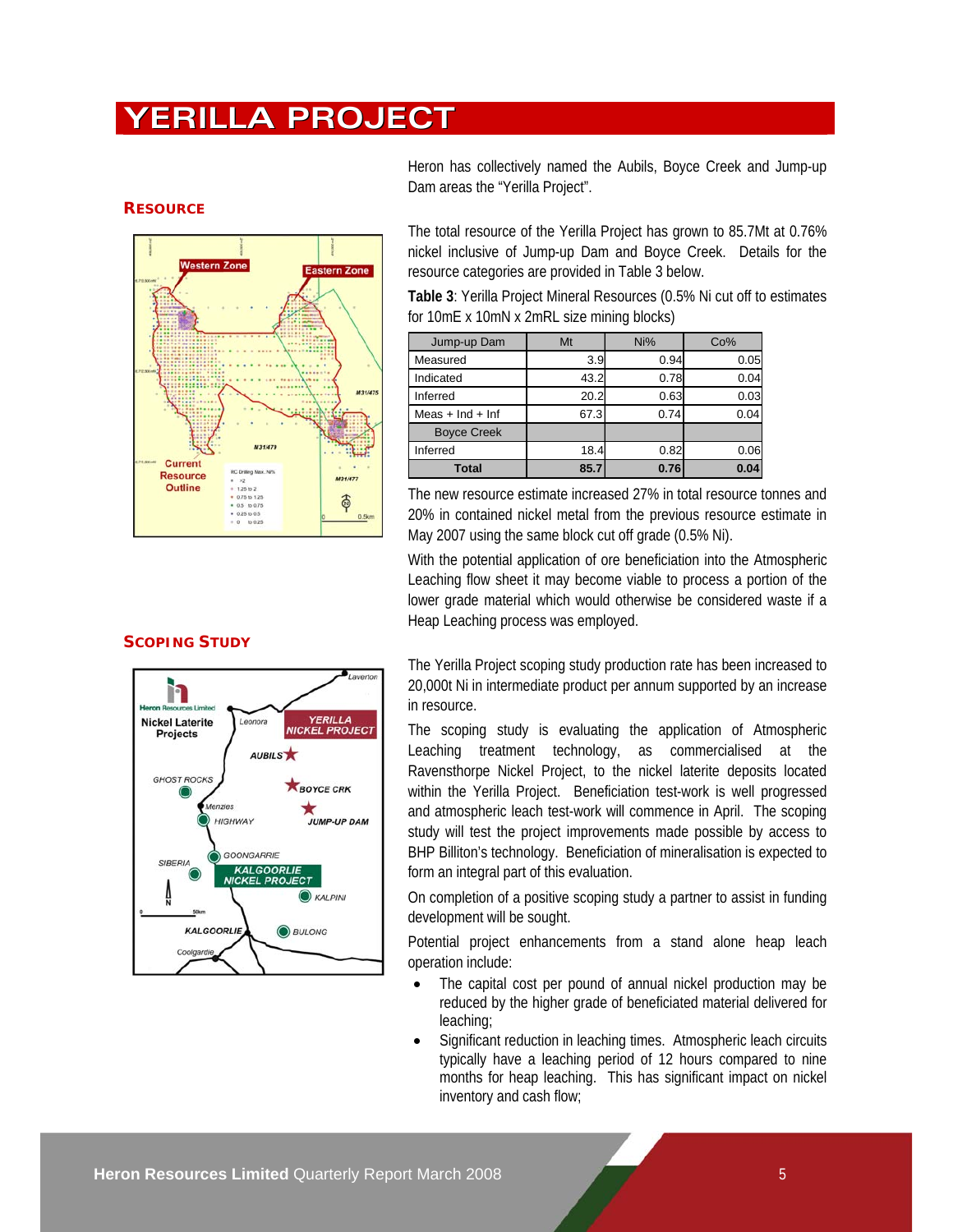



### **DRILL RESULTS**



- Operating cost reductions may be achieved through lower processing reagent use, principally acid and limestone consumption; and
- A much larger portion of the resource base may potentially be utilised, including a greater range of ore types, allowing project capital to be spread over a larger and longer production profile.

An important part of the test-work is beneficiation of the mined ore, prior to treatment in the leaching circuit. Beneficiation is a common process used in nickel laterite processing operations including BHP Billiton's Ravensthorpe operation. Utilising simple scrubbing and screening techniques, non nickel bearing minerals such as silica are removed from the nickel bearing clays. Up to 60% of the raw ore mass may be made up of non nickel bearing materials, which can be removed with a modest loss of overall contained nickel. Importantly, this results in a higher nickel grade material being delivered to the leaching circuit, which has the potential to reduce the operating cost per pound of nickel production. Beneficiation cannot be utilised as part of a Heap Leaching operation.

Beneficiation results will vary across deposits and across different mineralogy within deposits. The test-work underway is designed to provide a model for prediction of this variability for use in future resource modelling. Beneficiation test-work is currently underway on 36 core and bulk samples across six ore types from the Jump-up Dam and Boyce Creek deposits. Beneficiated product will then be used in 18 single stage and 6 two stage Atmospheric leaching tests.

Mining studies will determine an optimised schedule for delivery of ore into a project. Beneficiation test-work results will feed into the studies.

Heron is investigating alternate supply arrangement for major turnkey capital items, such as acid and power plants. Sourcing from suppliers in Asia, as well as modularised construction is being evaluated as part of the study.

#### **Aubils Project**

All assays have now been received for the Aubils Project in preparation for the initial Mineral Resource estimate that will be released in the June quarter. No further RC drilling was completed but further significant intercepts received this quarter are shown in Table 4.

**Table 4**: Aubils Significant Intercepts at 0.7% Ni cut-off (>1.0% Ni)

| Hole            | <b>North</b> | East   | From I |    | To Width Ni% Co% |      |      |
|-----------------|--------------|--------|--------|----|------------------|------|------|
| <b>AURC0303</b> | 6764242      | 390320 | 32     | 52 | 20               | 1.15 | 0.10 |
| AURC0305        | 6764242      | 390160 | 4      | 34 | 30               | 1.06 | 0.32 |
| <b>AURC0308</b> | 6764242      | 389920 | 6      | 36 | 30               | 1.05 | 0.09 |
| <b>AURC0309</b> | 6764242      | 389840 | 4      | 24 | 20               | 1.07 | 0.03 |
| <b>AURC0312</b> | 6764080      | 390160 | 8      | 26 | 18               | 1.09 | 0.15 |
| <b>AURC0313</b> | 6764080      | 390000 | 16     | 44 | 28               | 0.96 | 0.08 |
| AURC0314        | 6764080      | 389840 | 6      | 16 | 10               | 1.00 | 0.02 |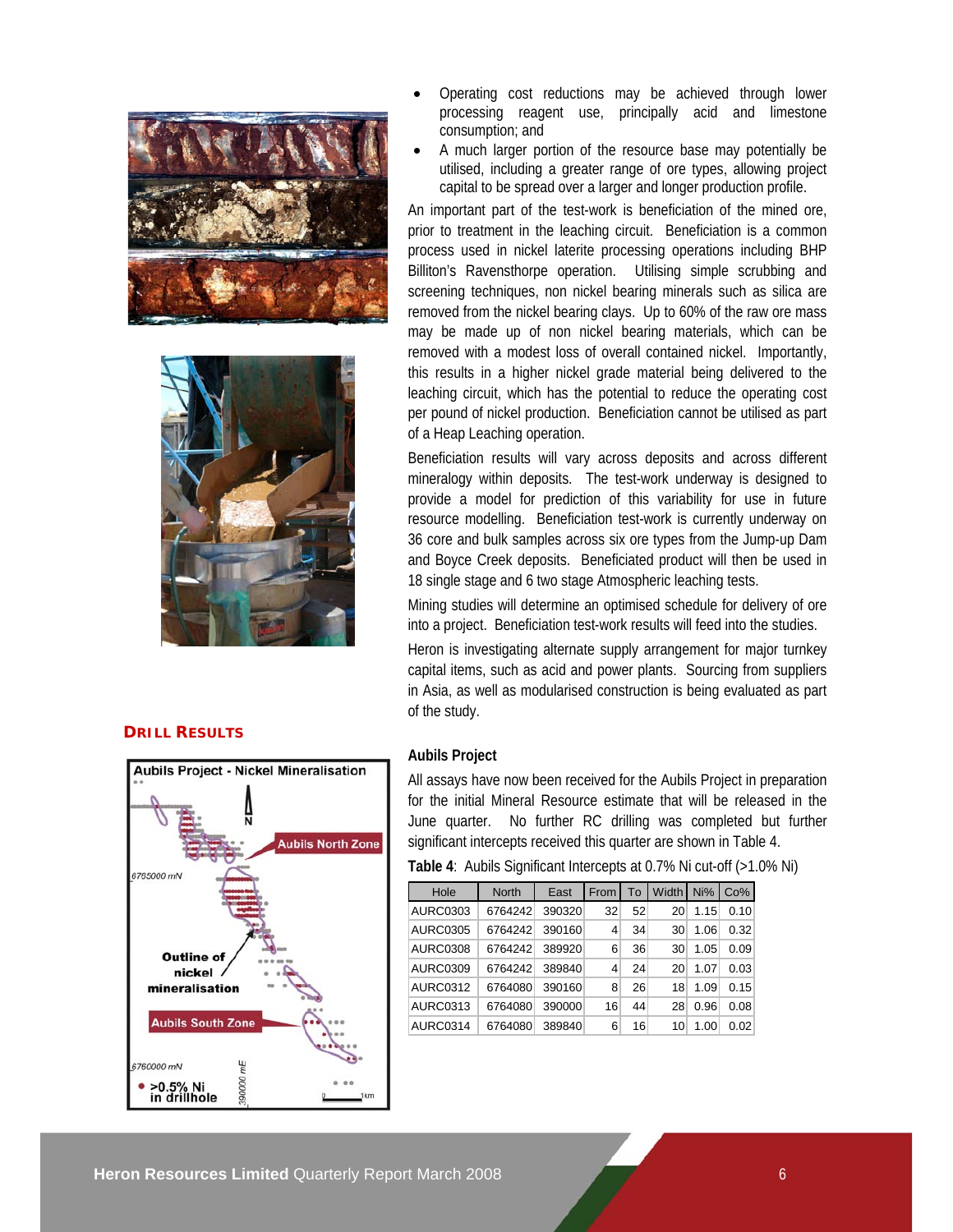

*Resources at Boyce Creek currently stand at approximately 18.4 Mt grading 0.82% Nickel in the inferred category. During the quarter a further 178 RC holes for 8,352 metres were completed* 

# **Boyce Creek Project**

At Boyce Creek, drilling has been completed, the results of which will be utilised to calculate an updated resource estimate. Resources at Boyce Creek currently stand at approximately 18.4 Mt grading 0.82% Ni in the Inferred category, based on a 0.5% Ni cut off to estimates for 10mN x 10mE x 2mRL size mining blocks. During the quarter a further 178 RC holes for 8,352 metres were completed. Significant drill intersections received during the quarter are summarised in Table 5.

| Hole            | <b>North</b> | East   | From | To | <b>Width</b> | Ni%  | Co%  |
|-----------------|--------------|--------|------|----|--------------|------|------|
| <b>YERC0290</b> | 6733122      | 396760 | 22   | 36 | 14           | 1.33 | 0.08 |
| <b>YERC0291</b> | 6733122      | 396680 | 26   | 41 | 15           | 1.23 | 0.12 |
| YERC0294        | 6733282      | 396920 | 28   | 58 | 30           | 1.20 | 0.10 |
| <b>YERC0297</b> | 6733282      | 396680 | 40   | 54 | 14           | 1.35 | 0.10 |
| <b>YERC0343</b> | 6736400      | 394720 | 2    | 24 | 22           | 1.37 | 0.01 |
| <b>YERC0344</b> | 6736560      | 394600 | 8    | 20 | 12           | 1.43 | 0.06 |
| <b>YERC0364</b> | 6736080      | 394960 | 14   | 32 | 18           | 1.42 | 0.07 |
| <b>YERC0374</b> | 6735840      | 395000 | 16   | 36 | 20           | 1.21 | 0.12 |
| <b>YERC0378</b> | 6735760      | 394920 | 12   | 14 | 2            | 1.20 | 0.01 |
| <b>YERC0378</b> | 6735760      | 394920 | 2    | 6  | 4            | 1.36 | 0.09 |
| YERC0441        | 6732400      | 397080 | 12   | 16 | 4            | 1.50 | 0.02 |
| YERC0442        | 6732400      | 397040 | 8    | 26 | 18           | 1.26 | 0.16 |
| YERC0447        | 6732400      | 396840 | 2    | 10 | 8            | 1.20 | 0.18 |
| YERC0448        | 6732400      | 396800 | 4    | 12 | 8            | 1.28 | 0.20 |
| <b>YERC0453</b> | 6732562      | 397120 | 14   | 26 | 12           | 1.42 | 0.07 |
| YERC0454        | 6732562      | 397080 | 12   | 24 | 12           | 1.24 | 0.06 |
| <b>YERC0459</b> | 6732562      | 396880 | 24   | 34 | 10           | 1.30 | 0.04 |
| <b>YERC0475</b> | 6732720      | 396800 | 10   | 24 | 14           | 1.21 | 0.05 |
| YERC0494        | 6733042      | 397080 | 20   | 48 | 28           | 1.21 | 0.22 |
| <b>YERC0517</b> | 6733202      | 396720 | 34   | 56 | 22           | 1.21 | 0.06 |
| <b>YERC0528</b> | 6733362      | 396800 | 20   | 48 | 28           | 1.22 | 0.10 |

**Table 5:** Boyce Creek Significant Intercepts at 0.7% Ni cut-off (>1.2% Ni)

# **REGIONAL EXPLORATION**

# **MARLOO DAM NICKEL/BASE-METALS PROJECT**



The Marloo Dam Project is located some 90 kilometres south of Kalgoorlie, Western Australia. At this project, the Company is targeting nickel sulphide and other copper/lead/zinc mineralisation. Eletromagnetic (EM) surveys have identified a number of conductors and surface sampling has identified a base metal (copper/lead/zinc) rich exhalative horizon extending for over 1.4 kilometres. The tenement was recently granted and a reconnaissance RC drill program is planned for late May 2008 and is currently awaiting DOIR approvals.

**EM Anomaly Drill Target**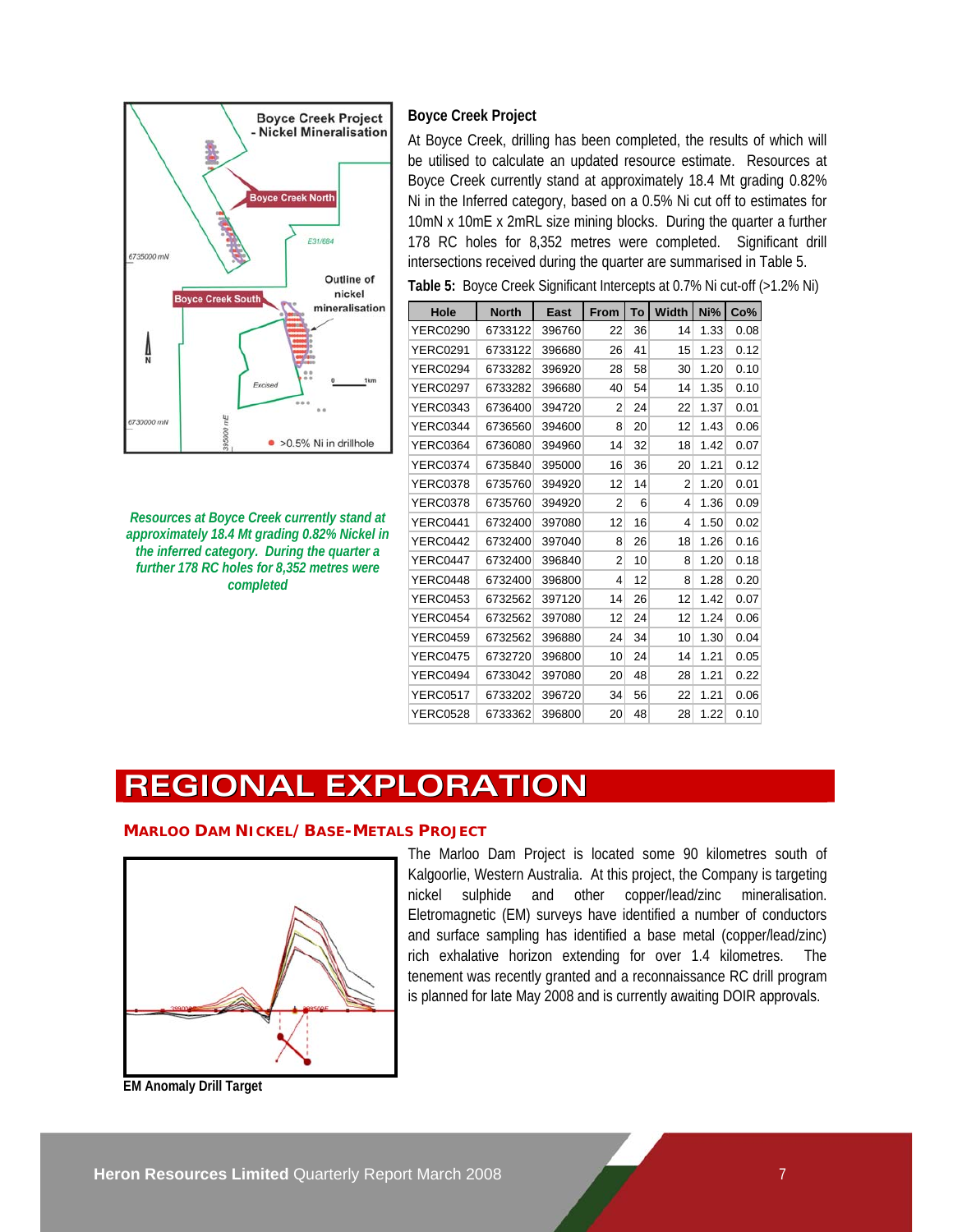#### **LANGLEY CROSSING PHOSPHATE PROJECT**

The Company has identified and pegged an area near Langley Crossing, located some 60 kilometres south of Derby, Western Australia. The Company's tenure in this area is currently pending. The area was explored previously for phosphate in the late 1960's with a nodular phosphate bed, reportedly ranging between approximately 0.5 meters and 2.1 metres thick, was identified. This horizon is under shallow cover over some 22 kilometres of strike and dips gently to the west (in the Heron tenure). Average grades were reported as 17.8% P2O5 for the 41% of the mass that contained nodules. Later beneficiation test-work by flotation in 1976 reported a beneficiated grade of approximately 36% P2O5 which was considered an encouraging result, but no further work was completed.

The price of phosphate has increased dramatically in recent months and the Company is assessing the potential viability of this known phosphate mineralisation at Langley Crossing.

#### **JORC Compliance Statements**

N. Math Longwort

**Mathew Longworth Managing Director** 

The information in this report that relates to Mineral Resources is based on information compiled by James Ridley who is a Member of the Australasian Institute of Mining and Metallurgy. James Ridley is a full time employee of Heron Resources Limited and has sufficient experience that is relevant to the style of mineralisation and type of deposit under consideration, and to the resource estimation activities undertaken to qualify as Competent Person as defined in the 2004 Edition of the 'Australasian Code for Reporting of Exploration Results, Mineral Resources and Ore Reserves'. James Ridley consents to the inclusion in this report of the matters based on his information in the form and context that it appears. Note that Mineral Resources that are not Ore Reserves do not have demonstrated viability.

The information in this report that related to Exploration is based on information compiled by David von Perger who is a member of Australasian Institute of Mining and Metallurgy. David von Perger is a full time employee of Heron Resources Limited. David von Perger has sufficient experience that is relevant to the style of mineralisation and type of deposit under consideration, and to the exploration activity that he is undertaking to qualify as Competent Person as defined in the 2004 Edition of the 'Australasian Code for Reporting of Exploration Results, Mineral Resources and Ore Reserves. David von Perger consents to the inclusion in this report of the matters based on his information in the form and context that it appears.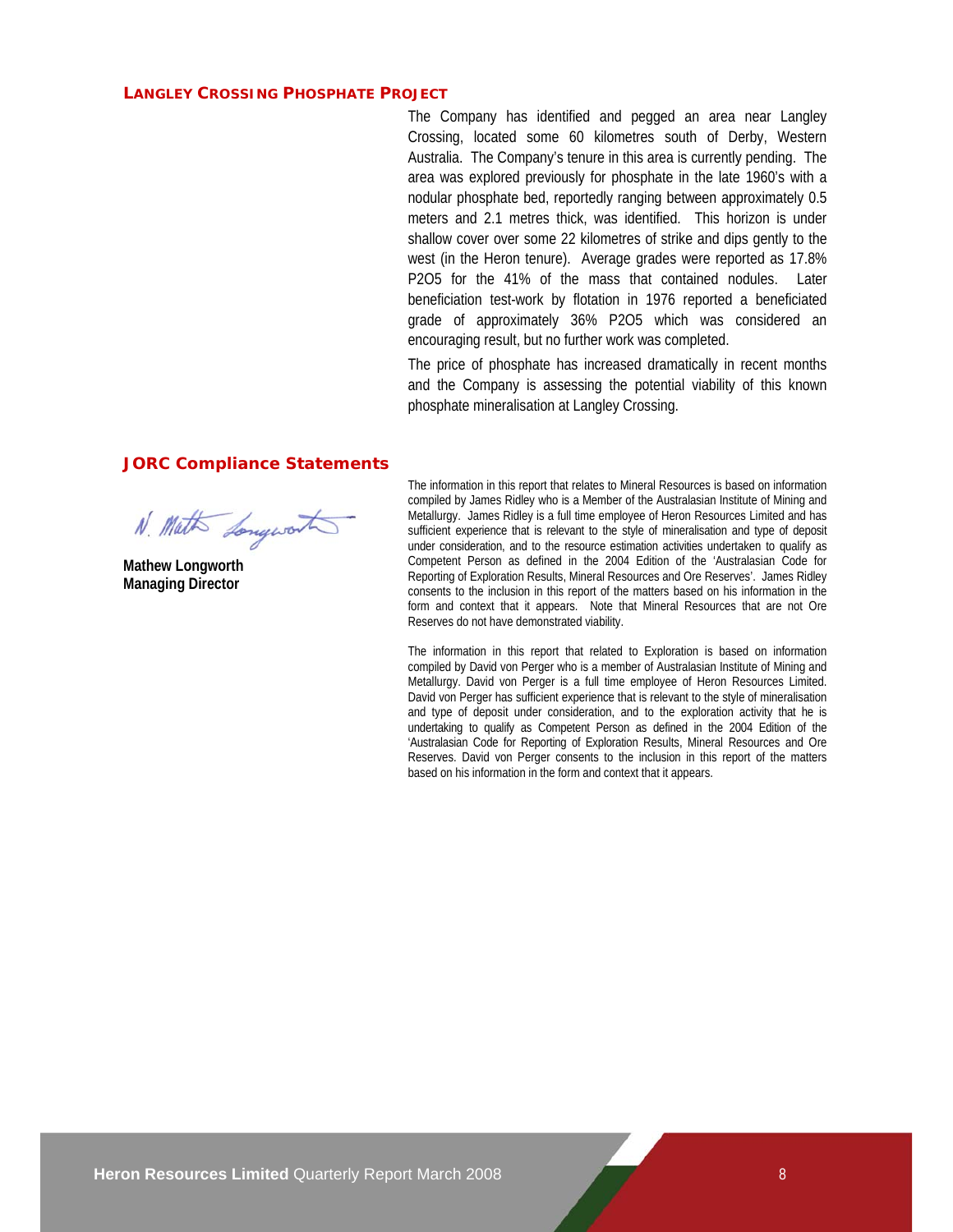# **Appendix 5B**

# **MINING EXPLORATION ENTITY QUARTERLY REPORT**

Name of entity

# **HERON RESOURCES LIMITED**

ABN Quarter ended (current quarter)

30 068 263 098 31 March 2008

*Consolidated statement of cash flows* 

| Cash flows related to operating activities                                                                                                 | <b>Current Qtr</b><br>\$A'000 | Year to Date<br>(9 months)<br>\$A'000 |
|--------------------------------------------------------------------------------------------------------------------------------------------|-------------------------------|---------------------------------------|
| Receipts from product sales and related debtors<br>1.1<br>1.2<br>Payments for: (a)<br>exploration and evaluation<br>development<br>(b)     | (5,688)                       | (16, 261)                             |
| production<br>(c)<br>administration<br>(d)<br>Dividends received<br>1.3                                                                    | (1, 110)                      | (3,078)                               |
| Interest and other items of similar nature received<br>1.4<br>1.5<br>Interest and other costs of finance paid                              | 842                           | 1,753                                 |
| 1.6<br>Income taxes paid<br>Other (provide details if material)-GST<br>1.7                                                                 | 373                           | 109                                   |
| <b>Net Operating Cash Flows</b>                                                                                                            | (5,583)                       | (17, 477)                             |
| Cash flows related to investing activities                                                                                                 |                               |                                       |
| 1.8<br>Payment for purchases of: (a)<br>prospects<br>equity investment<br>(b)<br>other fixed assets<br>(c)                                 | (21)<br>(3,830)               | (110)<br>(1,784)<br>(4,624)           |
| Proceeds from sale of:<br>1.9<br>(a)<br>prospects<br>equity investment<br>(b)<br>other fixed assets<br>(c)<br>1.10 Loans to other entities |                               | 697                                   |
| 1.11 Loans repaid by other entities                                                                                                        |                               |                                       |
| <b>Net Investing Cash Flows</b>                                                                                                            | (3,851)                       | (5, 821)                              |
| 1.12 Total operating and investing cash flows<br>(carried forward)                                                                         | (9, 434)                      | (23, 298)                             |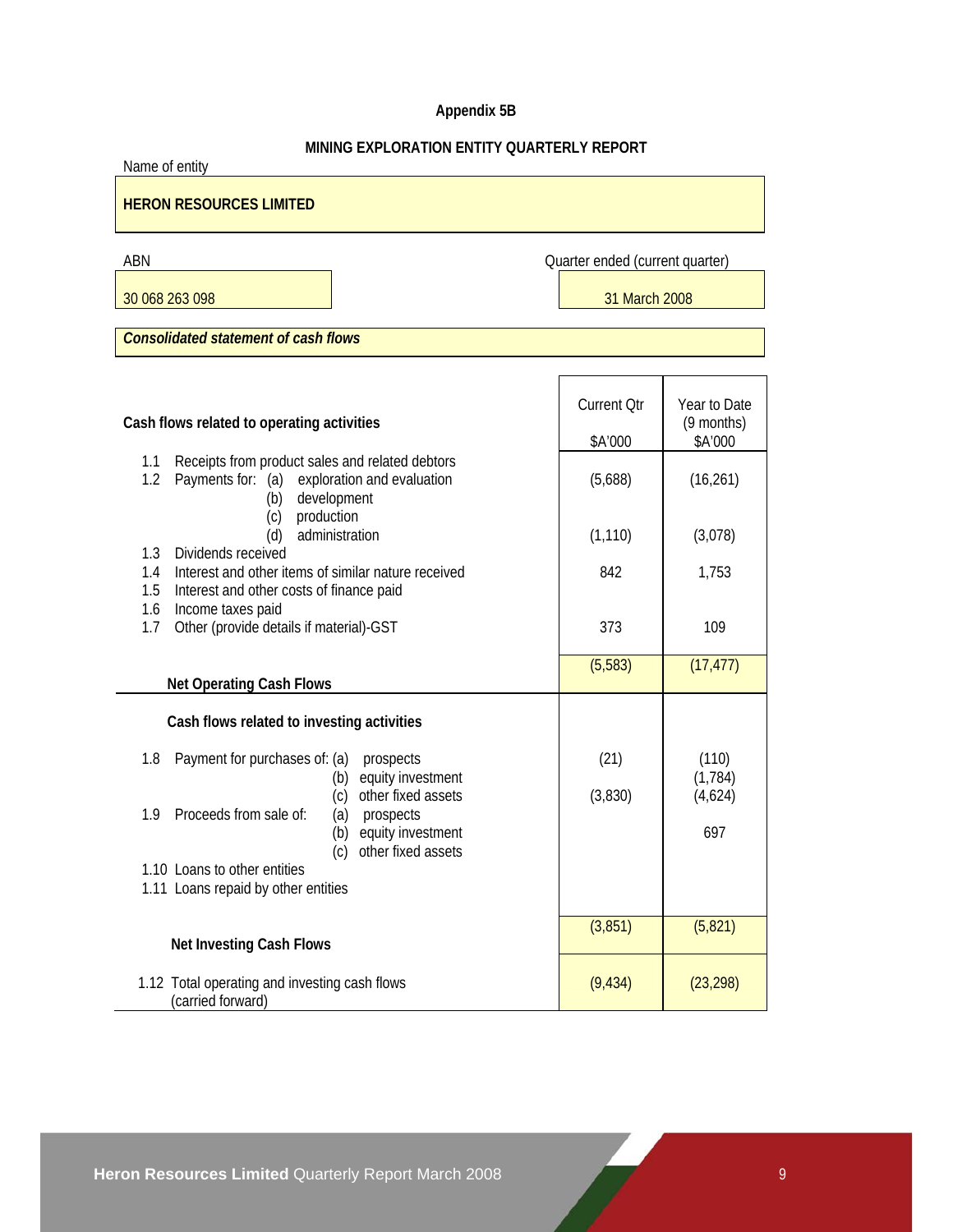| 1.12 Total operating and investing cash flows<br>(brought forward)                                                                                                                                                                           | (9, 434) | (23, 298) |
|----------------------------------------------------------------------------------------------------------------------------------------------------------------------------------------------------------------------------------------------|----------|-----------|
| Cash flows related to financing activities                                                                                                                                                                                                   |          |           |
| 1.13 Proceeds from the issue of shares, options, etc.<br>1.14 Proceeds from the sale of forfeited shares<br>1.15 Proceeds from borrowings<br>1.16 Repayment of borrowings<br>1.17 Dividends paid<br>1.18 Other (provide details if material) | 3,580    | 35,765    |
| Net financing cash flows                                                                                                                                                                                                                     | 3,580    | 35,765    |
| Net increase (decrease) in cash held                                                                                                                                                                                                         | (5,854)  | 12,467    |
| 1.19 Cash at beginning of quarter/year to date<br>1.20 Exchange rate adjustments                                                                                                                                                             | 47,912   | 29,591    |
| 1.21 Cash at end of quarter                                                                                                                                                                                                                  | 42,058   | 42.058    |

 **Payments to directors of the entity and associates of the directors, payments to related entities of the entity and associates of the related entities** 

|                                                                       | <b>Current Otr</b><br>\$A'000 |
|-----------------------------------------------------------------------|-------------------------------|
| 1.22 Aggregate amount of payments to the parties included in item 1.2 | 260                           |
| 1.23 Aggregate amount of loans to the parties included in item 1.10   |                               |

1.24 Explanation necessary for an understanding of the transactions

 Directors fees, salaries and superannuation (A\$241,665). Provision of office accommodation by director-related entity (A\$15,500). Provision of legal advice by director-related entity (A\$2,480).

### **Non-cash financing and investing activities**

- 2.1 Details of financing and investing transactions which have had a material effect on consolidated assets and liabilities but did not involve cash flows
- 2.2 Details of outlays made by other entities to establish or increase their share in projects in which the reporting entity has an interest

See attached schedule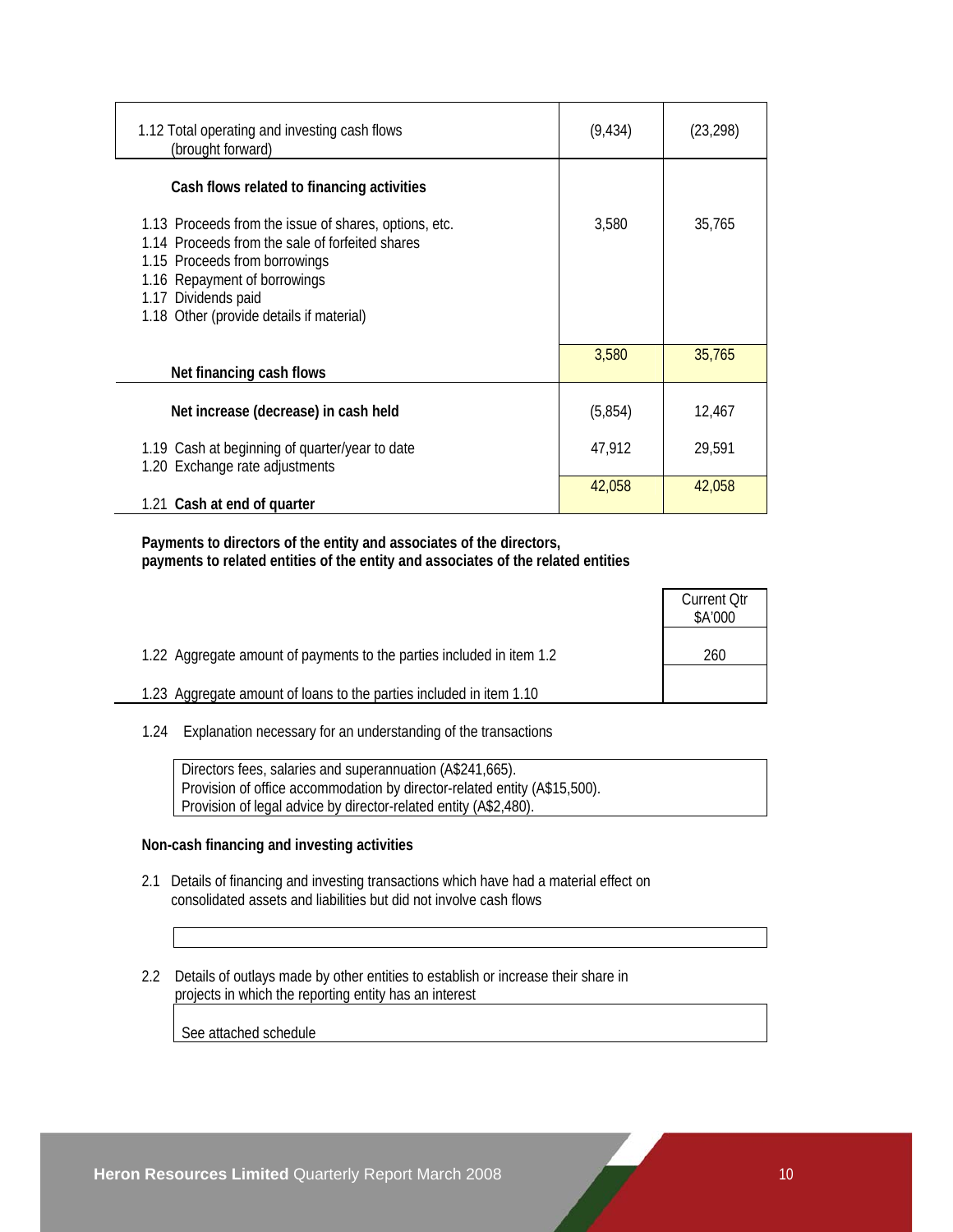## **Financing facilities available**

*Add notes as necessary for an understanding of the position*

|                                 | Amount available<br>\$A'000 | Amount used<br>\$A'000 |
|---------------------------------|-----------------------------|------------------------|
| Loan facilities<br>3 1          |                             |                        |
| 3.2 Credit standby arrangements |                             |                        |

# **Estimated cash outflows for next quarter**

|                                | \$A'000 |
|--------------------------------|---------|
| 4.1 Exploration and evaluation | 3,000   |
| Development<br>4.2             |         |
| Total                          | 3,000   |

## **Reconciliation of cash**

Reconciliation of cash at the end of the quarter (as shown in the consolidated statement of cash flows) to related items in the

| related items in the accounts as follows.                                                            | \$A'000         | \$A'000         |
|------------------------------------------------------------------------------------------------------|-----------------|-----------------|
| 5.1 Cash on hand and at bank                                                                         | 566             | 141             |
| 5.2 Deposits at call                                                                                 | 40,997          | 47,276          |
| 5.3 Bank Overdraft                                                                                   |                 |                 |
| 5.4 Other (provide details)<br>Property Rental bond<br>Environmental bonds<br><b>Escrow Accounts</b> | 48<br>382<br>65 | 48<br>382<br>65 |
| Total: cash at end of quarter (Item 1.22)                                                            | 42.058          | 47.912          |

Current Quarter

Previous Quarter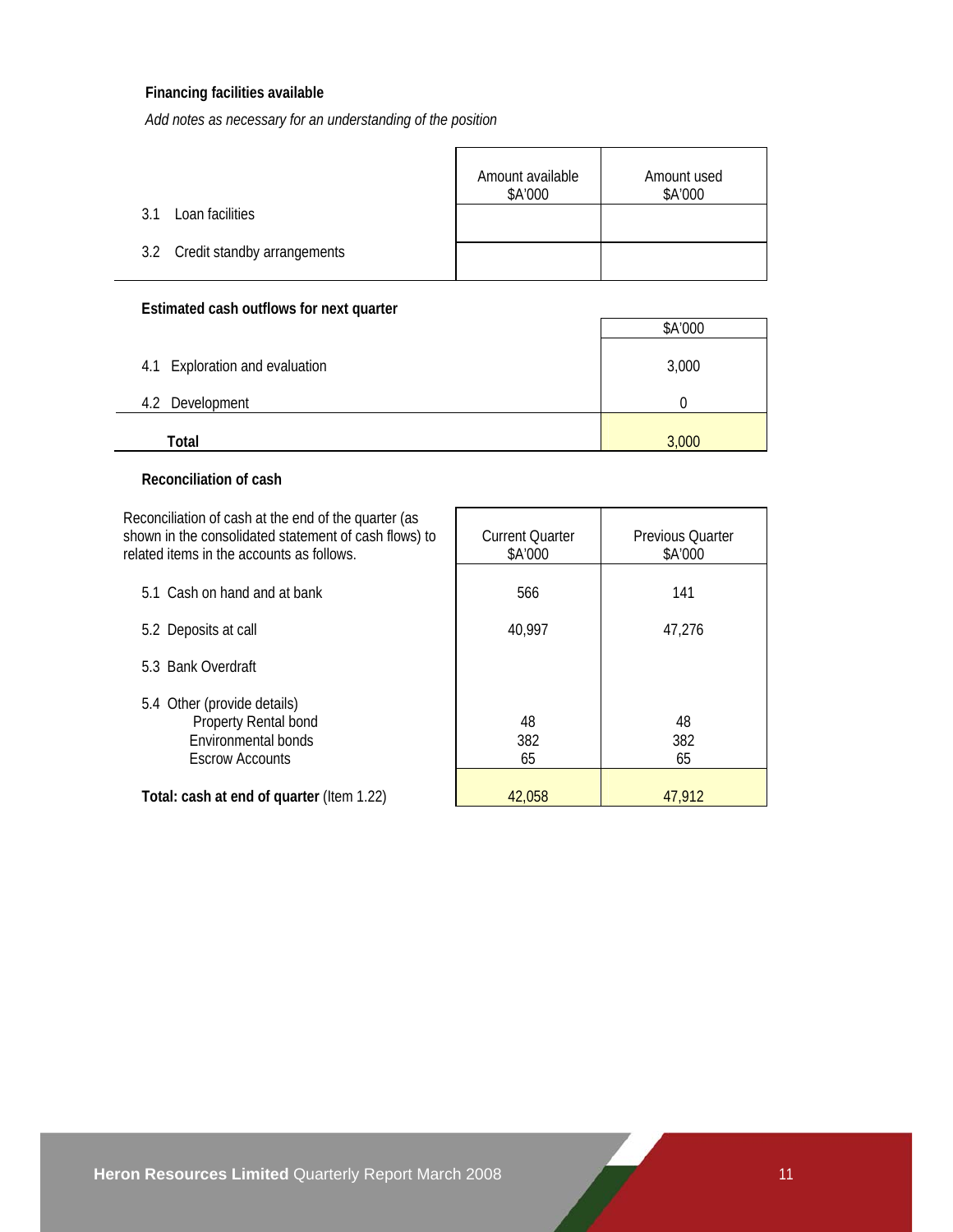## **Changes in interests in mining tenements**

|                                                                            | Tenement<br>reference | Nature of interest<br>(note (2)) | Interest at<br>Begin of<br>Quarter | Interest at<br>End of<br>Quarter |
|----------------------------------------------------------------------------|-----------------------|----------------------------------|------------------------------------|----------------------------------|
| Interests in mining<br>6.1<br>tenements relinquished,<br>reduced or lapsed |                       | See attached<br>schedule         |                                    |                                  |
| Interests in mining<br>6.2<br>tenements acquired or<br>increased           |                       | See attached<br>schedule         |                                    |                                  |

# **Issued and quoted securities at end of current quarter**

 *Description includes rate of interest and any redemption or conversion rights together with prices and dates.* 

|                                                                                                                                          | Total<br>number | Number<br>quoted | Issue price per<br>security | Amount paid up<br>per security (see |
|------------------------------------------------------------------------------------------------------------------------------------------|-----------------|------------------|-----------------------------|-------------------------------------|
|                                                                                                                                          |                 |                  | (see note 3)<br>(3)         | note 3)<br>(3)                      |
| 7.1 Preference securities<br>(description)                                                                                               |                 |                  |                             |                                     |
| 7.2 Changes during Quarter<br>(a) Increases through share<br><b>issues</b>                                                               |                 |                  |                             |                                     |
| (b) Decreases through<br>returns of capital,<br>buybacks, redemptions                                                                    |                 |                  |                             |                                     |
| <b>Ordinary securities</b>                                                                                                               | 240,938,847     | 240,938,847      |                             |                                     |
| 7.3 Changes during Quarter *<br>(a) Increases through share<br><b>issues</b><br>(b) Decreases through<br>returns of capital,<br>buybacks | 3,000,000       | 3,000,000        | \$1.15                      | \$1.15                              |
| 7.4 Convertible debt securities<br>(description)                                                                                         |                 |                  |                             |                                     |
| 7.5 Changes during Quarter<br>(a) Increases through issues<br>Decreases through<br>(b)<br>securities matured,<br>converted               |                 |                  |                             |                                     |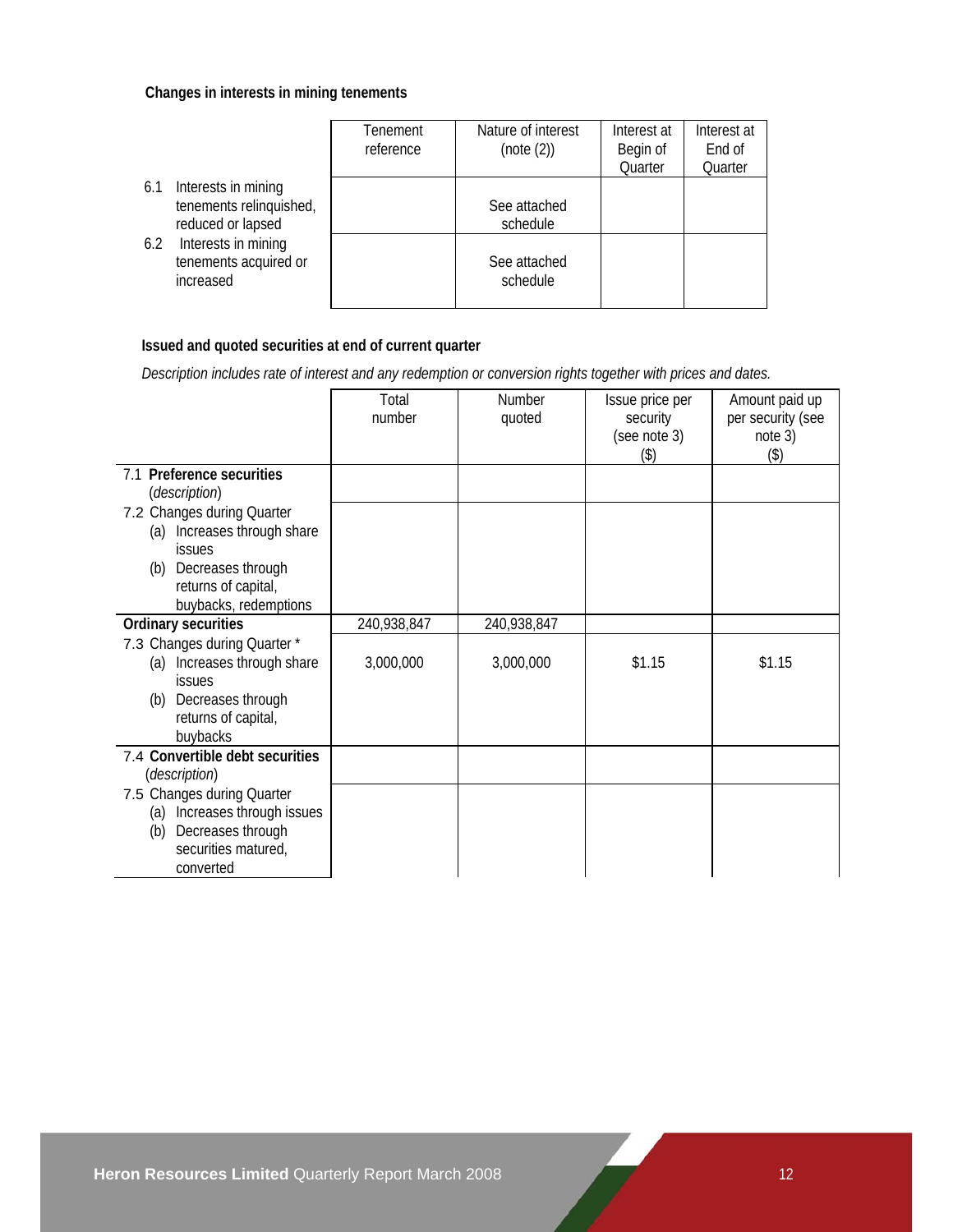| 7.6 Options                  |            |     | <b>Exercise Price</b> | <b>Expiry Date</b> |
|------------------------------|------------|-----|-----------------------|--------------------|
| (description and conversion  | 125,000    | Nil | \$0.2364              | 31/12/2008         |
| factor)                      | 250,000    | Nil | \$0.5864              | 30/06/2009         |
|                              | 1,450,000  | Nil | \$0.6864              | 1/06/2010          |
|                              | 5,000,000  | Nil | \$0.6864              | 7/09/2010          |
|                              | 1,150,000  | Nil | \$0.6864              | 1/11/2010          |
|                              | 5,000,000  | Nil | \$0.6864              | 7/09/2016          |
|                              | 2,750,000  | Nil | \$1.4864              | 31/12/2015         |
|                              | 500,000    | Nil | \$0.8864              | 2/01/2011          |
|                              | 250,000    | Nil | \$0.8864              | 9/01/2011          |
|                              | 1,000,000  | Nil | \$0.9864              | 2/01/2013          |
|                              | 1,250,000  | Nil | \$0.9864              | 9/01/2013          |
|                              | 1,000,000  | Nil | \$1.4864              | 2/01/2013          |
|                              | 1,000,000  | Nil | \$1.4864              | 9/01/2013          |
|                              | 500,000    | Nil | \$1.4864              | 19/03/2013         |
|                              | 750,000    | Nil | \$1.9864              | 19/03/2013         |
|                              | 750,000    | Nil | \$2.4864              | 19/03/2013         |
|                              | 100,000    | Nil | \$1.38                | 30/06/2011         |
|                              | 100,000    | Nil | \$1.48                | 30/06/2011         |
|                              | 100,000    | Nil | \$1.54                | 30/06/2011         |
|                              | 1,500,000  | Nil | \$2.00                | 16/03/2013         |
|                              | 1,500,000  | Nil | \$2.50                | 16/03/2013         |
|                              | 1,500,000  | Nil | \$1.00                | 05/06/2012         |
|                              | 3,500,000  | Nil | \$1.50                | 05/06/2013         |
|                              | 7,500,000  | Nil | \$2.00                | 05/06/2013         |
|                              | 12,250,000 | Nil | \$2.50                | 05/06/2014         |
|                              |            |     |                       |                    |
| 7.7 Issued during Quarter    | 100,000    | Nil | \$1.48                | 02/01/2012         |
|                              | 100,000    | Nil | \$1.50                | 02/01/2012         |
|                              | 1,000,000  | Nil | \$2.00                | 02/01/2012         |
|                              | 1,000,000  | Nil | \$2.50                | 02/01/2012         |
|                              |            |     |                       |                    |
| 7.8 Exercised during Quarter |            |     |                       |                    |
|                              |            |     |                       |                    |
|                              |            |     |                       |                    |
| 7.9 Expired during Quarter   |            |     |                       |                    |
|                              |            |     |                       |                    |
| 7.10 Debentures              |            |     |                       |                    |
| (totals only)                |            |     |                       |                    |
| 7.11 Unsecured notes         |            |     |                       |                    |
| (totals only)                |            |     |                       |                    |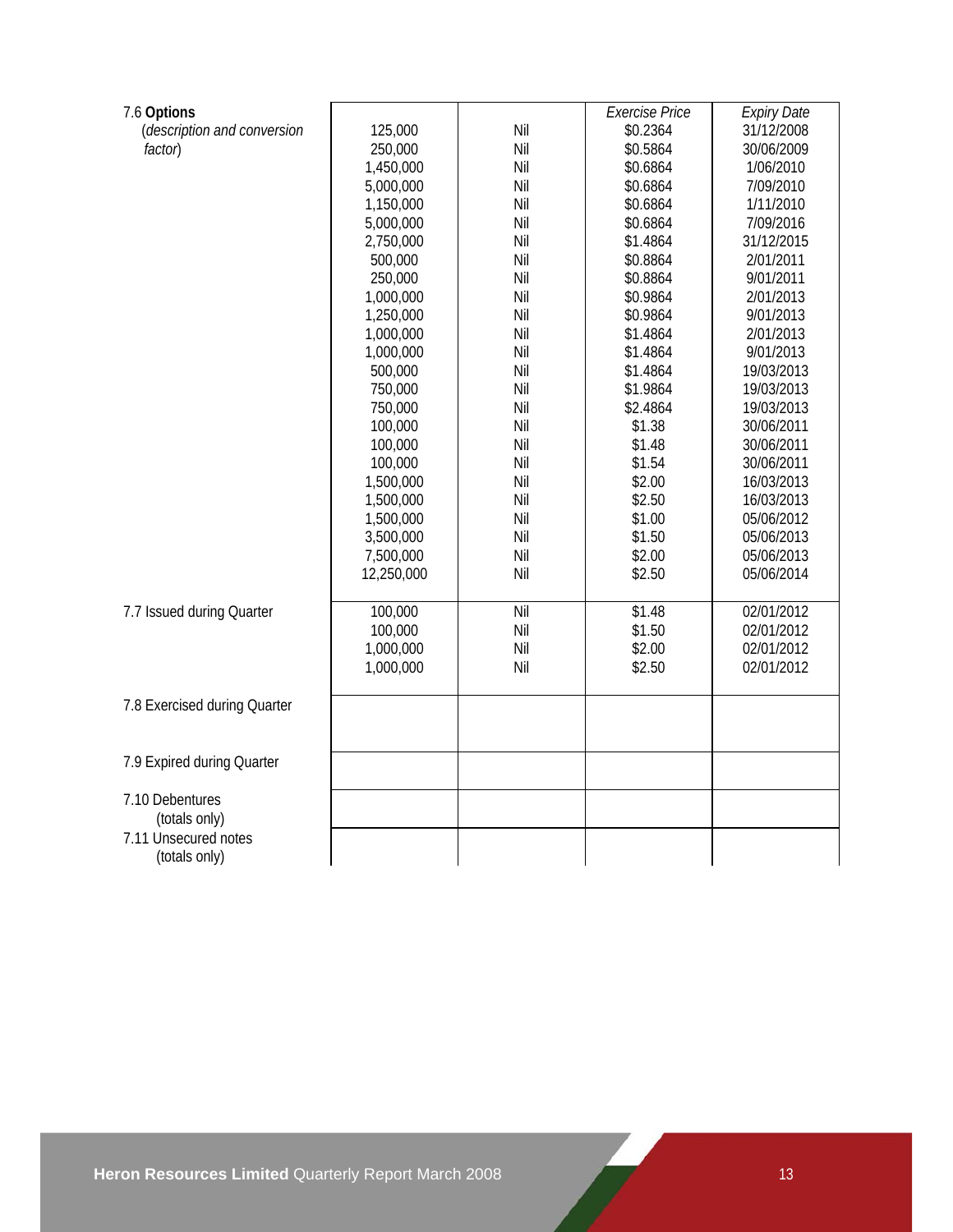### **Compliance 2.2 Details of outlays made by other entities to establish or increase their share in projects in which the reporting entity has an interest.**

- 1. Vale Inco a subsidiary of Vale may earn a 60% interest in the Kalgoorlie Nickel Project tenements through completing a Feasibility Study and procuring finance to build a nickel laterite mining and processing operation.
- 2. Bronzewing Gold NL (Bronzewing) may earn a 70% interest in precious metals from Heron's King of Creation Project through expending \$250,000 within four years. This agreement has been assigned to A1 Minerals Limited.
- 3. Jackson Gold Limited (Jackson) may earn a 70% interest in gold and silver minerals through expending \$300,000 within four years. Once Jackson earns its equity, Heron may at its sole discretion contribute on a pro-rata basis, or convert to a 20% free-carried equity to the completion of a Bankable Feasibility Study that recommends commencement of mining, or convert to a 2.5% royalty for recovered metal.
- 4. Epsilon Energy Limited may earn an initial 51% interest in Mineral Sands Rights for tenements in the Balladonia area through expenditure of \$150,000 including a minimum of 2,500 metres of drilling in the first year. Thereafter, Heron has the right to contribute or Epsilon can earn up to a 70% interest in the Mineral Sands Rights by expending a further \$250,000 in the following year.

| that have lapsed and/or expired that may have subsequent Heron tenement in place) |                          |                 |                  |  |
|-----------------------------------------------------------------------------------|--------------------------|-----------------|------------------|--|
| <b>Tenement</b>                                                                   | Nature of Interest       | % Begin Quarter | % End Quarter    |  |
| M24/00481                                                                         | <b>Registered Holder</b> | 100             | 0                |  |
| M24/00539                                                                         | Registered Holder        | 100             | $\boldsymbol{0}$ |  |
| M24/00540                                                                         | Registered Holder        | 100             | $\overline{0}$   |  |
| M24/00587                                                                         | Registered Holder        | 100             | $\theta$         |  |
| M24/00697                                                                         | Registered Holder        | 100             | $\boldsymbol{0}$ |  |
| M24/00719                                                                         | Registered Holder        | 100             | $\boldsymbol{0}$ |  |
| M24/00749                                                                         | Registered Holder        | 100             | $\boldsymbol{0}$ |  |
| M24/00843                                                                         | Registered Holder        | 100             | $\mathbf{0}$     |  |
| M29/00281                                                                         | Registered Holder        | 100             | $\boldsymbol{0}$ |  |
| M29/00292                                                                         | Registered Holder        | 100             | $\boldsymbol{0}$ |  |
| M29/00320                                                                         | Registered Holder        | 100             | $\boldsymbol{0}$ |  |
| M29/00388                                                                         | Registered Holder        | 100             | $\boldsymbol{0}$ |  |
| P24/03695                                                                         | Registered Holder        | 100             | $\boldsymbol{0}$ |  |
| M24/00933                                                                         | Registered Holder        | 100             | $\mathbf 0$      |  |
| P24/03734                                                                         | Registered Holder        | 100             | $\mathbf 0$      |  |
| M24/00921                                                                         | Registered Holder        | 100             | $\mathbf{0}$     |  |
| P24/03790                                                                         | <b>Registered Holder</b> | 100             | $\boldsymbol{0}$ |  |
| P24/03791                                                                         | Registered Holder        | 100             | $\boldsymbol{0}$ |  |
| P24/03797                                                                         | Registered Holder        | 100             | $\boldsymbol{0}$ |  |
| M24/00920                                                                         | Registered Holder        | 100             | $\boldsymbol{0}$ |  |
| P24/03804                                                                         | <b>Registered Holder</b> | 100             | $\boldsymbol{0}$ |  |
| M24/00918                                                                         | Registered Holder        | 100             | $\boldsymbol{0}$ |  |
| P24/03810                                                                         | Registered Holder        | 100             | $\boldsymbol{0}$ |  |
| P29/01671                                                                         | <b>Registered Holder</b> | 100             | $\mathbf 0$      |  |
| P29/01684                                                                         | <b>Registered Holder</b> | 100             | $\boldsymbol{0}$ |  |
| M29/00338                                                                         | Registered Holder        | 100             | $\mathbf 0$      |  |
| E24/00074                                                                         | Registered Holder        | 100             | $\mathbf 0$      |  |
| M24/00781                                                                         | Registered Holder        | 100             | $\mathbf{0}$     |  |
| M29/00268                                                                         | <b>Registered Holder</b> | 100             | $\mathbf{0}$     |  |
| M24/00648                                                                         | Registered Holder        | 100             | $\boldsymbol{0}$ |  |
| E29/00531                                                                         | Registered Holder        | 100             | $\boldsymbol{0}$ |  |
| M24/00659                                                                         | Registered Holder        | 100             | $\boldsymbol{0}$ |  |
| M24/00661                                                                         | <b>Registered Holder</b> | 100             | $\boldsymbol{0}$ |  |
| M24/00685                                                                         | <b>Registered Holder</b> | 100             | $\overline{0}$   |  |

## **6.1 Interests in Mining Tenements transferred, relinquished, reduced or lapsed. (includes tenements that have lapsed and/or expired that may have subsequent Heron tenement in place)**

**Heron Resources Limited Quarterly Report March 2008 14** 14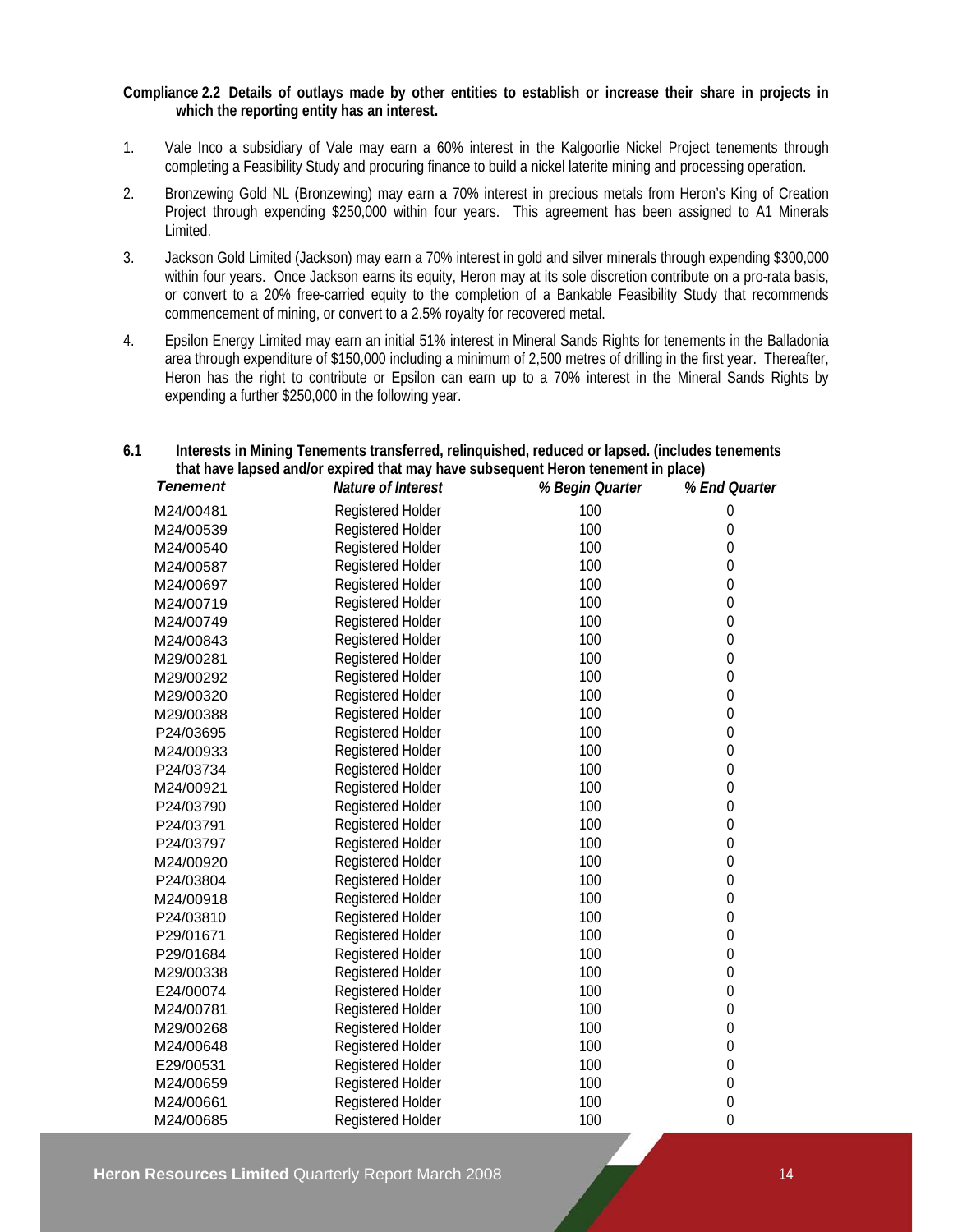| <b>Tenement</b> | Nature of Interest | % Begin Quarter | % End Quarter    |
|-----------------|--------------------|-----------------|------------------|
| P24/03276       | Registered Holder  | 100             | $\mathbf 0$      |
| P24/03857       | Registered Holder  | 100             | 0                |
| P24/03943       | Registered Holder  | 100             | $\mathbf 0$      |
| M24/00927       | Registered Holder  | 100             | $\mathbf 0$      |
| P24/03827       | Registered Holder  | 100             | $\mathbf 0$      |
| P24/03828       | Registered Holder  | 100             | $\mathbf 0$      |
| M24/00937       | Registered Holder  | 100             | $\mathbf 0$      |
| M25/00160       | Registered Holder  | 100             | $\mathbf 0$      |
| M27/00342       | Registered Holder  | 100             | $\mathbf 0$      |
| M27/00343       | Registered Holder  | 100             | $\mathbf 0$      |
| M27/00294       | Registered Holder  | 100             | $\mathbf 0$      |
| M27/00291       | Registered Holder  | 100             | $\mathbf 0$      |
| M28/00340       | Registered Holder  | 100             | $\mathbf 0$      |
| M31/00297       | Registered Holder  | 100             | $\mathbf 0$      |
| M31/00305       | Registered Holder  | 100             | $\mathbf 0$      |
| P27/01562       | Registered Holder  | 100             | $\mathbf 0$      |
| P25/01004       | Registered Holder  | 100             | $\mathbf 0$      |
| P25/01005       | Registered Holder  | 100             | 0                |
| P25/01006       | Registered Holder  | 100             | $\mathbf 0$      |
| P27/01932       | Registered Holder  | 100             | 0                |
| E38/00931       | Registered Holder  | 100             | $\boldsymbol{0}$ |
| E38/02008       | Registered Holder  | 100             | $\mathbf 0$      |
| M38/01239       | Registered Holder  | 100             | $\boldsymbol{0}$ |
| M38/01240       | Registered Holder  | 100             | $\boldsymbol{0}$ |
| M39/01008       | Registered Holder  | 100             | $\boldsymbol{0}$ |
| M39/01009       | Registered Holder  | 100             | $\boldsymbol{0}$ |
| E38/01859       | Registered Holder  | 100             | $\mathbf 0$      |
| P39/04228       | Registered Holder  | 100             | $\mathbf 0$      |
| E28/01784       | Registered Holder  | 100             | $\mathbf 0$      |
| E28/01639       | Registered Holder  | 100             | $\mathbf 0$      |
| E28/01680       | Registered Holder  | 100             | $\mathbf 0$      |
| M27/00419       | Registered Holder  | 100             | $\mathbf 0$      |
| M63/00418       | Registered Holder  | 100             | $\mathbf 0$      |
| P31/01680       | Registered Holder  | 100             | $\mathbf 0$      |
| E37/00842       | Registered Holder  | 100             | $\boldsymbol{0}$ |
| E36/00483       | Registered Holder  | 100             | $\mathbf 0$      |
| M27/00295       | Registered Holder  | 100             | $\boldsymbol{0}$ |
| M25/00300       | Registered Holder  | 100             | $\boldsymbol{0}$ |
| M25/00184       | Registered Holder  | 100             | $\mathbf 0$      |
| M25/00245       | Registered Holder  | 100             | $\mathbf 0$      |
| P27/01578       | Registered Holder  | 100             | $\boldsymbol{0}$ |
| P27/01579       | Registered Holder  | 100             | $\boldsymbol{0}$ |
| P27/01491       | Registered Holder  | 100             | $\mathbf 0$      |
| P27/01517       | Registered Holder  | 100             | $\boldsymbol{0}$ |
| P28/01004       | Registered Holder  | 100             | $\boldsymbol{0}$ |
| P28/01005       | Registered Holder  | 100             | $\boldsymbol{0}$ |
| M26/00667       | Registered Holder  | 100             | $\mathbf 0$      |
| M26/00736       | Registered Holder  | 100             | $\mathbf 0$      |
|                 |                    | 100             |                  |
| M26/00780       | Registered Holder  |                 | $\mathbf 0$      |
| P26/03112       | Registered Holder  | 100             | $\mathbf 0$      |
| P26/03113       | Registered Holder  | 100             | $\boldsymbol{0}$ |
| P26/03115       | Registered Holder  | 100             | $\mathbf 0$      |
| E63/01115       | Registered Holder  | 100             | $\boldsymbol{0}$ |
| E63/01116       | Registered Holder  | 100             | $\boldsymbol{0}$ |
| E70/03001       | Registered Holder  | 100             | $\mathbf 0$      |

**Heron Resources Limited** Quarterly Report March 2008 15 15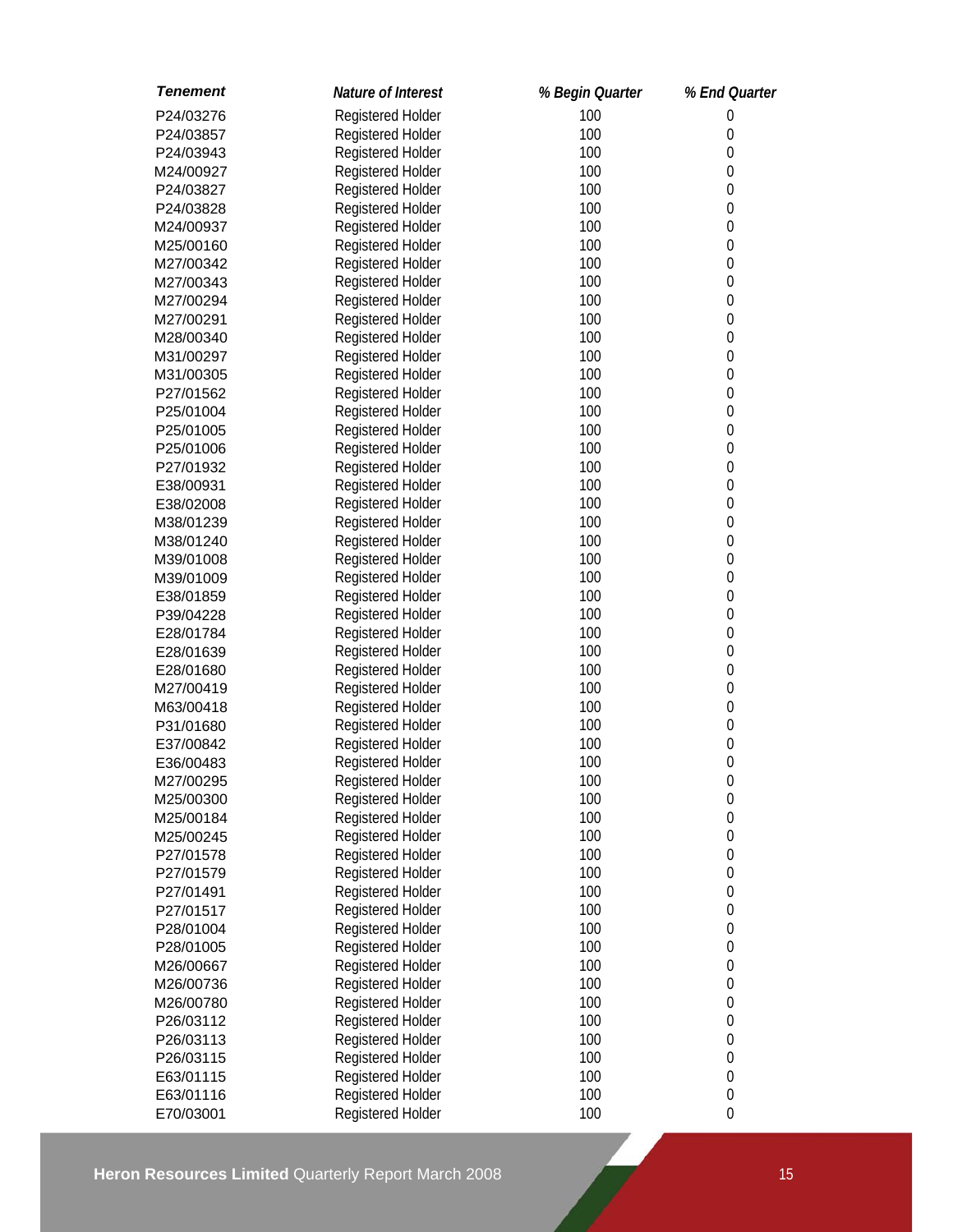| <b>Tenement</b> | Nature of Interest | % Begin Quarter | % End Quarter |
|-----------------|--------------------|-----------------|---------------|
| P28/00972       | Registered Holder  | 100             |               |
| P28/00991       | Registered Holder  | 100             |               |
| M27/00388       | Registered Holder  | 100             |               |
| E28/01199       | Registered Holder  | 100             |               |

# **6.2 Interests in Mining Tenements acquired or increased**

| <b>Tenement</b> | Nature of Interest          | % Begin Quarter  | % End Quarter |
|-----------------|-----------------------------|------------------|---------------|
| E28/01815       | <b>Registered Applicant</b> |                  | 100           |
| E28/01816       | <b>Registered Applicant</b> | 0                | 100           |
| E31/00817       | <b>Registered Applicant</b> | 0                | 100           |
| E28/01822       | Registered Applicant        | 0                | 100           |
| E37/00969       | Registered Applicant        | 0                | 100           |
| E63/01219       | Registered Applicant        | $\pmb{0}$        | 100           |
| E63/01220       | Registered Applicant        | $\pmb{0}$        | 100           |
| P31/01965       | <b>Registered Applicant</b> | $\mathbf 0$      | 100           |
| E70/03395       | <b>Registered Applicant</b> | $\mathbf 0$      | 100           |
| E31/00821       | <b>Registered Applicant</b> | $\mathbf 0$      | 100           |
| E38/02136       | Registered Applicant        | $\mathbf 0$      | 100           |
| E28/01835       | <b>Registered Applicant</b> | $\pmb{0}$        | 100           |
| E31/00825       | <b>Registered Applicant</b> | $\mathbf 0$      | 100           |
| E24/00157       | Registered Applicant        | $\mathbf 0$      | 100           |
| E31/00826       | Registered Applicant        | $\mathbf 0$      | 100           |
| E24/00158       | <b>Registered Applicant</b> | $\mathbf{0}$     | 100           |
| E38/02141       | Registered Applicant        | $\mathbf{0}$     | 100           |
| E36/00677       | Registered Applicant        | $\mathbf 0$      | 100           |
| E28/01841       | <b>Registered Applicant</b> | $\boldsymbol{0}$ | 100           |
| E28/01842       | <b>Registered Applicant</b> | $\boldsymbol{0}$ | 100           |
| P24/04385       | <b>Registered Applicant</b> | $\boldsymbol{0}$ | 100           |
| P24/04386       | <b>Registered Applicant</b> | $\mathbf{0}$     | 100           |
| E28/01840       | Registered Applicant        | $\mathbf 0$      | 100           |
| E04/01804       | <b>Registered Applicant</b> | 0                | 100           |